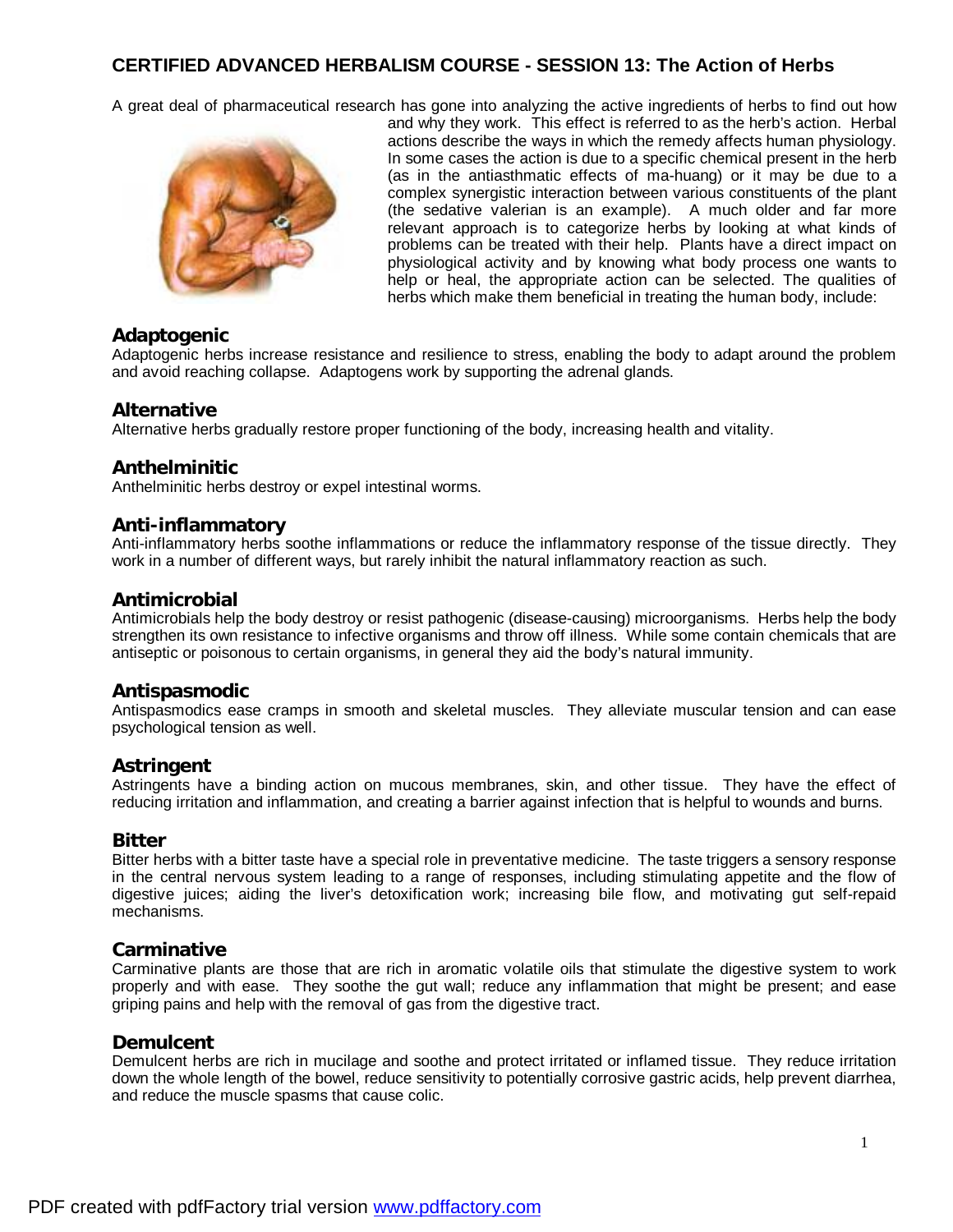# **Diuretic**

Diuretic herbs increase the production and elimination of urine. They help the body eliminate waste and support the whole process of inner cleansing.

## **Emmenagogue**

Emmenagogue herbs stimulate menstrual flow and activity. With most herbs, however, the term is used in the wider sense for a remedy that affects the female reproductive system.

## **Expectorant**

Expectorant herbs stimulate removal of mucous from the lungs. Stimulating expectorants "irritate" the bronchioles (a subdivision of the bronchial tubes) causing expulsion of material. Relaxing expectorants soothe bronchial spasm and loosen mucous secretions, helping in dry, irritating coughs.

### **Hepatic**

Hepatic herbs aid the liver. They tone and strengthen the liver and in some cases increase the flow of bile. In a broad holistic approach to health they are of great importance because of the fundamental role of the liver in maintaining health by not only facilitating digestion but by removing toxins from the body.

# **Hypotensive**

Hypotensive herbs are plant remedies that lower abnormally elevated blood pressure.

### **Laxative**

Laxative herbs are plants that promote bowel movements. They are dived into those that work by providing bulk, those that stimulate the production of bile in the liver and its release from the gallbladder, and those that directly trigger peristalsis (wavelike contractions of the smooth muscles of the digestive tract).

### **Nervine**

Nervine herbs help the nervous system and can be subdivided into three groups. Nervine tonics strengthen and restore the nervous system. Nervine relaxants ease anxiety and tension by soothing both body and mind. Nervine stimulants directly stimulate nerve activity.

## **Stimulating**

Stimulating herbs quicken and invigorate the physiological and metabolic activity of the body.

### **Tonic**

Tonic herbs nurture and enliven. They are used frequently in traditional Chinese Medicine and Ayurvedic Medicine, often as a preventative measure. Tonic herbs like ginseng build vital energy, or qi.